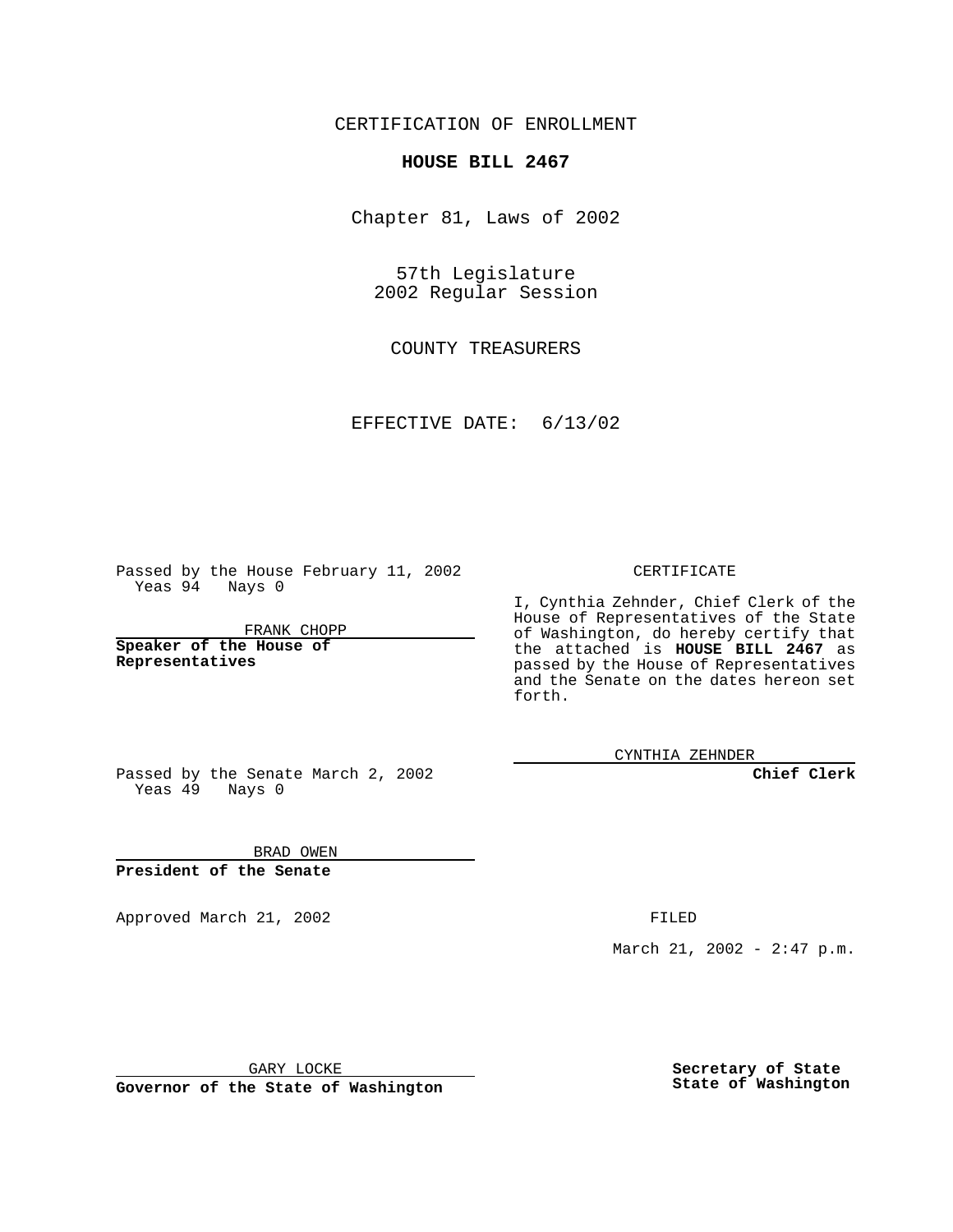## **HOUSE BILL 2467** \_\_\_\_\_\_\_\_\_\_\_\_\_\_\_\_\_\_\_\_\_\_\_\_\_\_\_\_\_\_\_\_\_\_\_\_\_\_\_\_\_\_\_\_\_\_\_

\_\_\_\_\_\_\_\_\_\_\_\_\_\_\_\_\_\_\_\_\_\_\_\_\_\_\_\_\_\_\_\_\_\_\_\_\_\_\_\_\_\_\_\_\_\_\_

Passed Legislature - 2002 Regular Session

**State of Washington 57th Legislature 2002 Regular Session**

**By** Representatives Sullivan, Dunshee, DeBolt, Mulliken and Berkey

Read first time 01/17/2002. Referred to Committee on Local Government & Housing.

1 AN ACT Relating to distribution of taxes by the county treasurer; 2 and amending RCW 84.56.230.

3 BE IT ENACTED BY THE LEGISLATURE OF THE STATE OF WASHINGTON:

4 **Sec. 1.** RCW 84.56.230 and 1991 c 245 s 22 are each amended to read 5 as follows:

 On the first day of each month the county treasurer shall 7 distribute pro rata to those taxing districts for which the county treasurer also serves as the district treasurer, according to the rate of levy for each fund, the amount collected as consolidated tax during the preceding month: PROVIDED, HOWEVER, That the county treasurer, at his or her option, may distribute the total amount of such taxes collected according to the ratio that the levy of taxes made for each taxing district in the county bears to such total amount collected. On or before the tenth day of each month the county treasurer shall remit 15 to the respective city treasurers ((the cities')) and all other taxing districts for which the county treasurer does not serve as district 17 treasurer, their pro rata share of all taxes collected for the previous month as provided for in RCW 36.29.110.